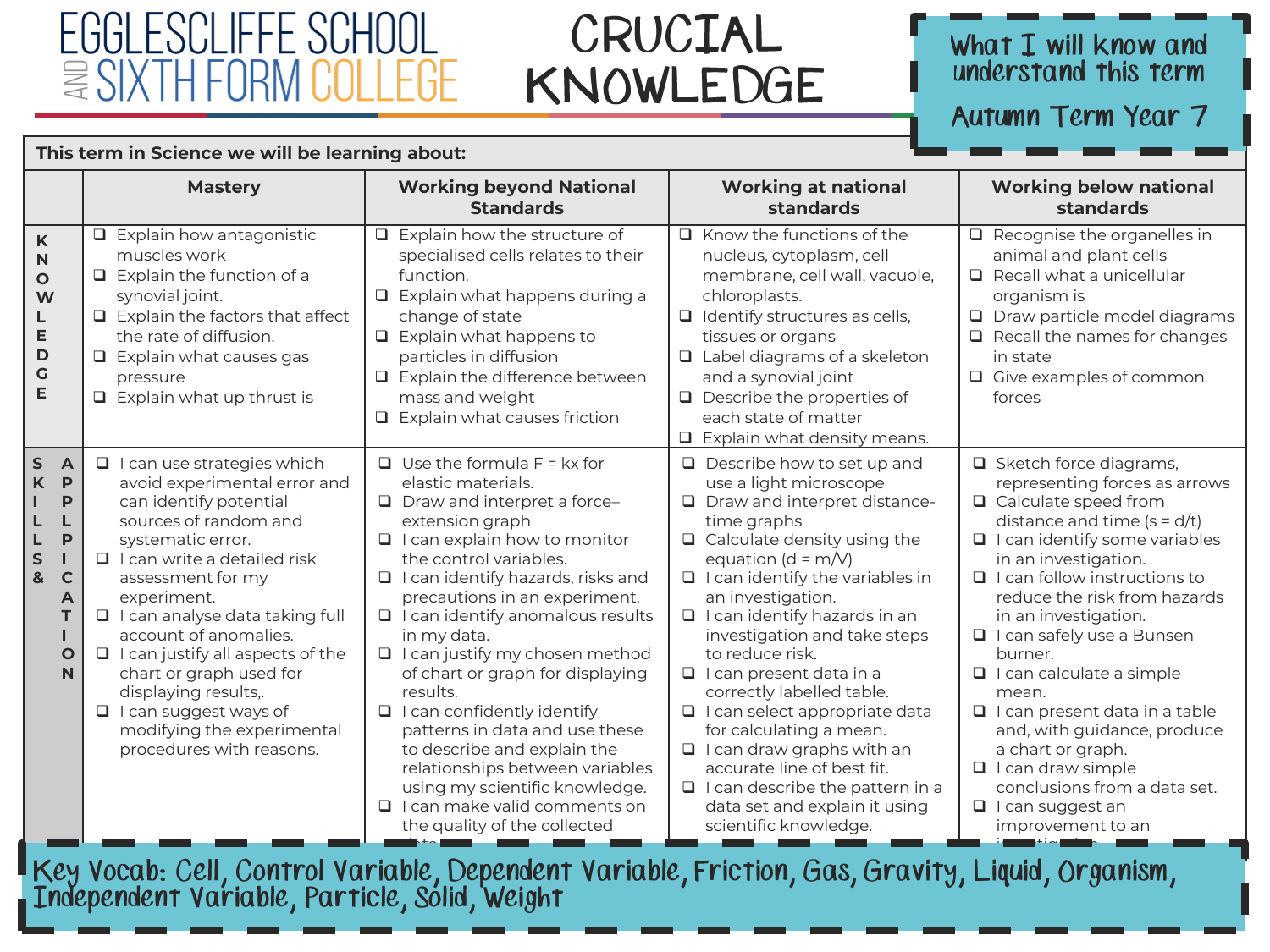# FGGI FSCI IFFF SCHOOL

### CRUCIAL KNOWLEDGE

#### What  $I$  will know and understand this term

Spring Term Year 7

|                                                                                                             | This term in Science we will be learning about:                                                                                                                                                                                                                                                                                                                                                                                         |                                                                                                                                                                                                                                                                                                                                                                                                                   |                                                                                                                                                                                                                                                                                                                                                                                                                                                                  |                                                                                                                                                                                                                                                                                                                                                                                                                                          |
|-------------------------------------------------------------------------------------------------------------|-----------------------------------------------------------------------------------------------------------------------------------------------------------------------------------------------------------------------------------------------------------------------------------------------------------------------------------------------------------------------------------------------------------------------------------------|-------------------------------------------------------------------------------------------------------------------------------------------------------------------------------------------------------------------------------------------------------------------------------------------------------------------------------------------------------------------------------------------------------------------|------------------------------------------------------------------------------------------------------------------------------------------------------------------------------------------------------------------------------------------------------------------------------------------------------------------------------------------------------------------------------------------------------------------------------------------------------------------|------------------------------------------------------------------------------------------------------------------------------------------------------------------------------------------------------------------------------------------------------------------------------------------------------------------------------------------------------------------------------------------------------------------------------------------|
|                                                                                                             | <b>Mastery</b>                                                                                                                                                                                                                                                                                                                                                                                                                          | <b>Working beyond National</b><br><b>Standards</b>                                                                                                                                                                                                                                                                                                                                                                | <b>Working at national</b><br>standards                                                                                                                                                                                                                                                                                                                                                                                                                          | <b>Working below national</b><br>standards                                                                                                                                                                                                                                                                                                                                                                                               |
| K<br>N<br>$\mathbf{o}$<br>W<br>L<br>E<br>D<br>$\mathbf G$<br>E                                              | $\Box$ Describe the function of<br>umbilical cord and placenta<br>$\Box$ Explain how alcohol and<br>cigarettes can affect an<br>unborn child in the womb<br>$\Box$ Explain how different<br>separating techniques work<br>such as filtration and<br>distillation<br>$\Box$ Explain how to make an<br>electromagnet stronger.<br>□ Explain how resistance affects<br>the current<br>$\Box$ Explain how static electricity<br>is produced | $\Box$ Describe the differences<br>between DNA, genes and<br>chromosomes<br>$\Box$ Describe the processes of<br>puberty, birth and the<br>menstrual cycle<br>Explain what happens when a<br>$\Box$<br>substance dissolves<br>$\Box$ Describe what solubility means<br>Describe what a pure substance<br>$\Box$<br>is<br>$\Box$ Describe what happens to<br>current and voltage in series and<br>parallel circuits | $\Box$ State whether variation is due<br>to genetic, environmental or a<br>mixture of both factors<br>$\Box$ State the function of key parts<br>of the male and female<br>reproductive system<br>$\Box$ Define the terms fertilisation &<br>gestation and describe the<br>steps involved<br>$\Box$ Describe what happens in<br>dissolving<br>$\Box$ Define the terms current,<br>voltage and resistance<br>$\Box$ Describe the structure of an<br>electromagnet. | $\Box$ State changes that occur<br>during puberty<br>$\Box$ Recall that genes are made of<br><b>DNA</b><br>$\Box$ Identify key parts of the<br>reproductive system<br>$\Box$ Label a diagram of a foetus in<br>the womb<br>Define physical and chemical<br>changes<br>$\Box$ Recall the basic circuit<br>symbols<br>$\Box$ Identify series and parallel<br>circuits<br>$\Box$ Recall that opposite poles<br>attract and like poles repel |
| $\mathsf{s}$<br>$\overline{A}$<br>K<br>P<br>P<br>P<br>$\mathsf{s}$<br>&<br>$\mathbf C$<br>A<br>$\circ$<br>N |                                                                                                                                                                                                                                                                                                                                                                                                                                         | $\Box$ Carry out a chromatography<br>separation on coloured inks<br>$\Box$ Calculate resistance using the<br>Ohm's Law equation                                                                                                                                                                                                                                                                                   | $\Box$ Use ammeters and voltmeters<br>to measure current and<br>voltage<br>$\Box$ Carry out a simple distillation                                                                                                                                                                                                                                                                                                                                                | $\Box$ Carry out a simple filtration<br>and evaporation safely<br>$\Box$ Use iron filings and a bar<br>magnet to show a magnetic<br>field                                                                                                                                                                                                                                                                                                |

Key Vocab: Compound, Current, Element, Fertilisation, Menstruation, Mixture, Species & Voltage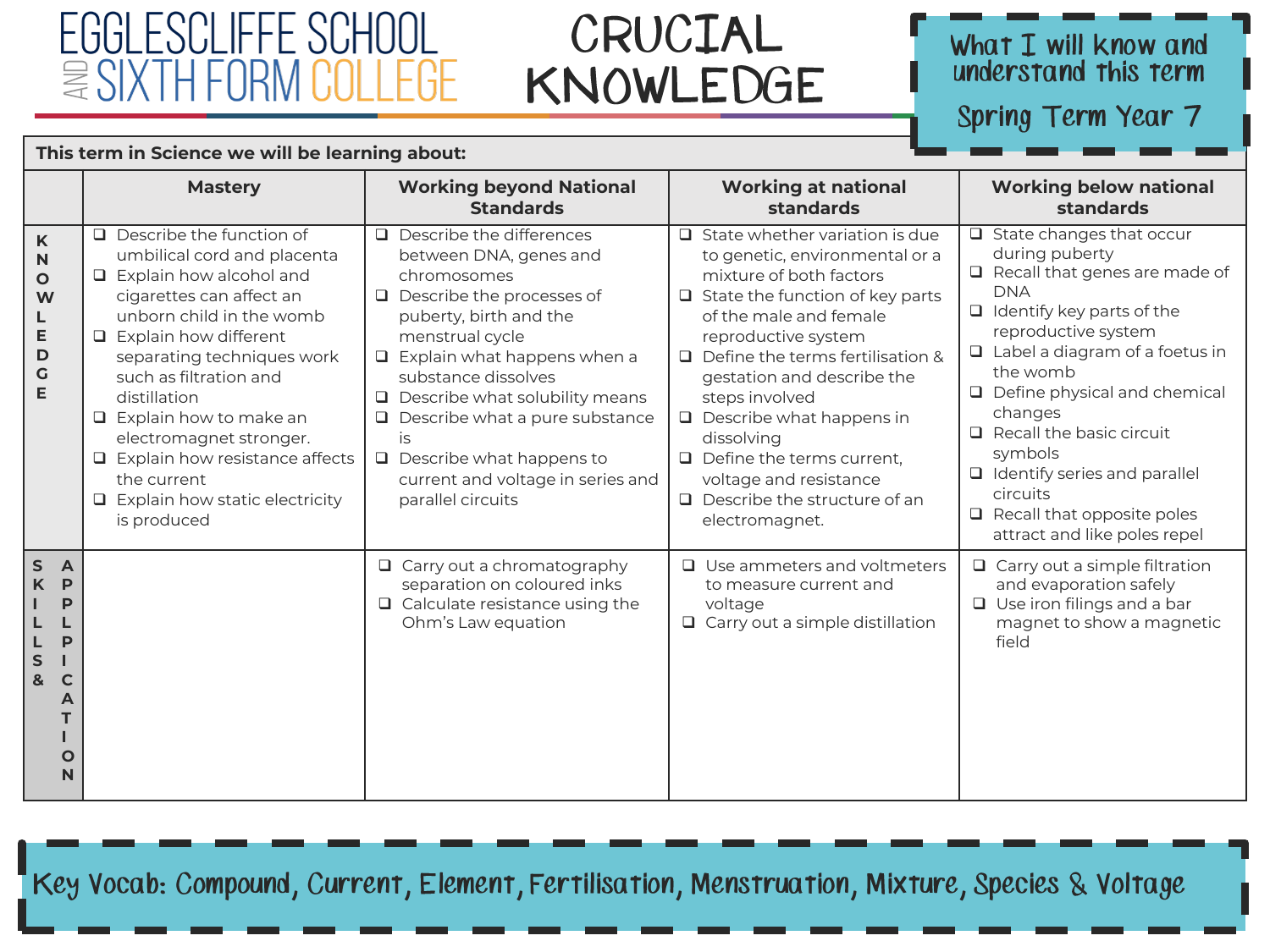#### FGGI ESCLIFFE SCHOOL  $\approx$  SIX IH FOR l EliF.

This term in Science we will be learning about

### CRUCIAL KNOWLEDGE

#### What I will know and understand this term

Summer Term Year 7

|                                                                                                                                       | <b>Mastery</b>                                                                                                                                                                                                                                                                                                                                                                                                                          | <b>Working beyond National</b>                                                                                                                                                                                                                                                                                                                                                                                                                                         | <b>Working at national</b>                                                                                                                                                                                                                                                                                                                                                                                                                                                         | <b>Working below national</b>                                                                                                                                                                                                                                                                                                                                                                                                                                                              |
|---------------------------------------------------------------------------------------------------------------------------------------|-----------------------------------------------------------------------------------------------------------------------------------------------------------------------------------------------------------------------------------------------------------------------------------------------------------------------------------------------------------------------------------------------------------------------------------------|------------------------------------------------------------------------------------------------------------------------------------------------------------------------------------------------------------------------------------------------------------------------------------------------------------------------------------------------------------------------------------------------------------------------------------------------------------------------|------------------------------------------------------------------------------------------------------------------------------------------------------------------------------------------------------------------------------------------------------------------------------------------------------------------------------------------------------------------------------------------------------------------------------------------------------------------------------------|--------------------------------------------------------------------------------------------------------------------------------------------------------------------------------------------------------------------------------------------------------------------------------------------------------------------------------------------------------------------------------------------------------------------------------------------------------------------------------------------|
|                                                                                                                                       |                                                                                                                                                                                                                                                                                                                                                                                                                                         | <b>Standards</b>                                                                                                                                                                                                                                                                                                                                                                                                                                                       | standards                                                                                                                                                                                                                                                                                                                                                                                                                                                                          | standards                                                                                                                                                                                                                                                                                                                                                                                                                                                                                  |
| $\mathsf K$<br>$\mathbf N$<br>$\circ$<br>W<br>L<br>Е<br>D<br>G<br>E                                                                   | Explain why seed dispersal is<br>$\Box$<br>important.<br>$\Box$ Explain why farmers use<br>pesticides and the<br>consequences<br>$\Box$ Describe the effect of acid<br>rain on lakes, rivers, rocks,<br>buildings and describe how<br>acid rain can be neutralised<br>$\Box$ Evaluate the impact of<br>natural causes compared to<br>man-made causes of acid rain<br>$\Box$ Explain why metals are better<br>conductors than non-metals | Explain the function of flower<br>o.<br>parts.<br>Explain the differences between<br>food chains and food webs<br>$\Box$ Explain what a pyramid of<br>biomass tells us<br>$\Box$ Explain the difference between<br>concentrated and dilute<br>$\Box$ Describe the causes of acid rain<br>Identify the products of acids<br>reacting with different metals<br>and carbonates<br>Describe what happens to<br>$\Box$<br>energy in conduction,<br>convection and radiation | $\Box$ Describe the differences<br>between wind and insect<br>pollination<br>$\Box$ Explain what a pyramid of<br>numbers tells us<br>$\Box$ Describe what happens when<br>you mix an acid and an alkali<br>$\Box$ Describe an everyday use of<br>neutralisation.<br>$\Box$ Describe the tests for<br>hydrogen and carbon dioxide<br>qas<br>$\Box$ Describe the energy transfers<br>in simple examples<br>$\Box$ Explain the difference<br>between renewable and non-<br>renewable. | $\Box$ Identify the parts of a flower.<br>$\Box$ Recall the male and female<br>parts of a flower<br>$\Box$ Describe what a food chain<br>shows<br>$\Box$ Recall examples of acids and<br>alkalis<br>$\Box$ State the colour of indicators<br>in acid, alkali and water<br>$\Box$ Recall the stores of energy.<br>$\Box$ State the law of conservation<br>of energy<br>$\Box$ Recall the different methods<br>of generating electricity<br>$\Box$ State the three types of heat<br>transfer |
| $\sf S$<br>$\overline{A}$<br>$\mathbf K$<br>$\mathsf{P}$<br>P<br>P<br>L<br>S<br>$\mathbf{g}$<br>$\mathbf C$<br>A<br>$\mathbf{o}$<br>N | $\Box$ Predict the consequences of<br>removing or increasing the<br>population of organisms<br>within a food web.<br>$\Box$ Evaluate the different<br>methods of determining pH<br>$\Box$ Write symbol equations for<br>the reactions of the strong<br>acids with metals<br>□ Construct your own Sankey<br>diagrams.                                                                                                                    | □ Investigate seed dispersal<br>$\Box$ Carry out a neutralisation<br>reaction<br>$\Box$ Write word equations for the<br>reactions of acids with a<br>number of different metals<br>$\Box$ Use and rearrange the<br>efficiency and power equations                                                                                                                                                                                                                      | $\Box$ Draw a pyramid of numbers.<br>$\Box$ Use equipment safely to carry<br>out a neutralisation reaction<br>$\Box$ Identify examples of the<br>stores of energy.                                                                                                                                                                                                                                                                                                                 | $\Box$ Use an indicator to identify if<br>a liquid is an acid or alkali                                                                                                                                                                                                                                                                                                                                                                                                                    |

Key Vocab: Acid, Alkali, Consumer, Neutralisation, Pollination, Producer, Renewable, Resource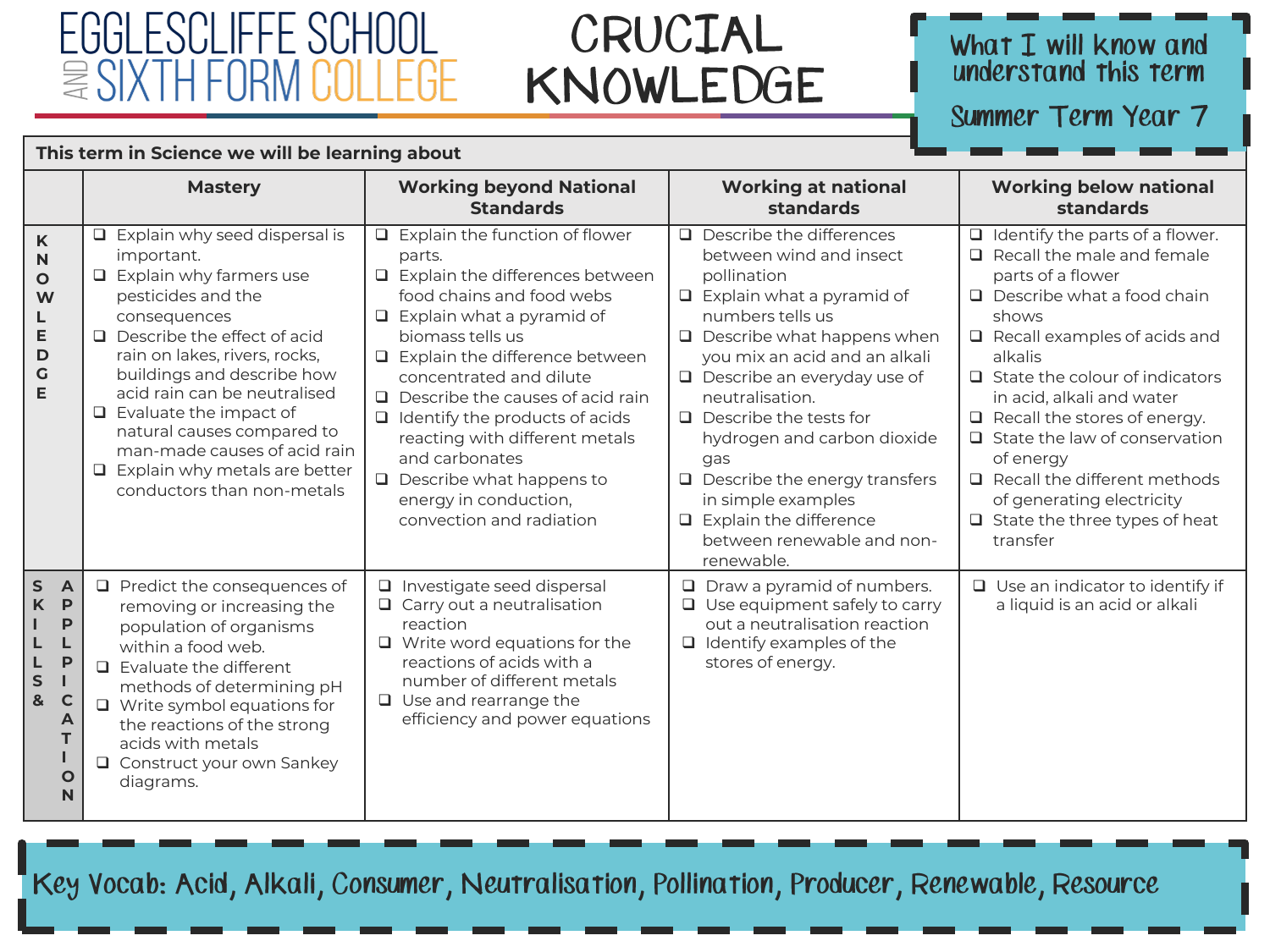### FGGI ESCI IFFF SCHOOL  $\approx$  SIX IH F(

This term in Science we will be learning about

### CRUCIAL KNOWLEDGE

#### What I will know and understand this term

Autumn Term Year 8

|                                                                                                                                                                                 | <b>Mastery</b>                                                                                                                                                                                                                                                                                                                                                                                                                                                                                                        | <b>Working beyond National</b><br><b>Standards</b>                                                                                                                                                                                                                                                                                                                                                                                                                                                                                                                                      | <b>Working at national</b><br>standards                                                                                                                                                                                                                                                                                                                                                                                                                                                                                                                            | <b>Working below national</b><br>standards                                                                                                                                                                                                                                                                                                                                                                                                                                                                 |
|---------------------------------------------------------------------------------------------------------------------------------------------------------------------------------|-----------------------------------------------------------------------------------------------------------------------------------------------------------------------------------------------------------------------------------------------------------------------------------------------------------------------------------------------------------------------------------------------------------------------------------------------------------------------------------------------------------------------|-----------------------------------------------------------------------------------------------------------------------------------------------------------------------------------------------------------------------------------------------------------------------------------------------------------------------------------------------------------------------------------------------------------------------------------------------------------------------------------------------------------------------------------------------------------------------------------------|--------------------------------------------------------------------------------------------------------------------------------------------------------------------------------------------------------------------------------------------------------------------------------------------------------------------------------------------------------------------------------------------------------------------------------------------------------------------------------------------------------------------------------------------------------------------|------------------------------------------------------------------------------------------------------------------------------------------------------------------------------------------------------------------------------------------------------------------------------------------------------------------------------------------------------------------------------------------------------------------------------------------------------------------------------------------------------------|
| K<br>N<br>$\mathbf{o}$<br>W<br>L<br>E<br>D<br>$\mathsf G$<br>E                                                                                                                  | $\Box$ Describe the adaptations of<br>leaves for photosynthesis<br>$\Box$ Explain why all life on Earth<br>depends on plants<br>$\Box$ Define the conservation of<br>mass<br>$\Box$ Explain how the ear works<br>$\Box$ Explain why refraction<br>happens<br>$\Box$ Compare transverse and<br>longitudinal waves                                                                                                                                                                                                      | $\Box$ Explain the impact of exercise,<br>asthma and smoking on the<br>lungs<br>$\Box$ Describe how plants get water<br>and minerals<br>$\Box$ Describe the arrangement of<br>the elements in the Periodic<br>table<br>$\Box$ Describe a sound wave in terms<br>of frequency & amplitude<br>$\Box$ Explain why objects look<br>different colours in different<br>light                                                                                                                                                                                                                  | $\Box$ Describe the mechanism of<br>breathing<br>$\Box$ Summarise the photosynthesis<br>reaction<br>$\Box$ Define elements and describe<br>their properties<br>$\Box$ Use the particle model to<br>describe elements and<br>compounds<br>Explain why objects appear<br>coloured                                                                                                                                                                                                                                                                                    | $\Box$ Identify structures in the<br>human gas exchange system<br>$\Box$ Know the structure of an atom<br>$\Box$ Describe the properties of<br>metals and non-metals<br>$\Box$ Know the signs of a chemical<br>reaction.<br>$\Box$ Name the parts of the ear<br>$\Box$ State the definition of the<br>terms: absorb, opaque, reflect,<br>translucent & transparent                                                                                                                                         |
| $\mathsf{s}$<br>$\overline{A}$<br>$\mathsf K$<br>$\mathsf{P}$<br>P<br>L<br>L<br>$\mathsf{P}$<br>L<br>$\mathsf{s}$<br>$\mathbf{I}$<br>&<br>$\mathbf C$<br>A<br>т<br>$\circ$<br>N | □ Write and interpret chemical<br>formula<br>$\Box$ I can use strategies which<br>avoid experimental error and<br>can identify potential<br>sources of random and<br>systematic error.<br>$\Box$ I can write a detailed risk<br>assessment for my<br>experiment.<br>□ I can analyse data taking full<br>account of anomalies.<br>$\Box$ I can justify all aspects of the<br>chart or graph used for<br>displaying results,.<br>$\Box$ I can suggest ways of<br>modifying the experimental<br>procedures with reasons. | $\Box$ Name compounds and<br>interpret their composition<br>$\Box$ Draw a ray diagram to show<br>refraction<br>$\Box$ I can explain how to monitor<br>the control variables.<br>$\Box$ I can identify hazards, risks and<br>precautions in an experiment.<br>$\Box$ I can identify anomalous results<br>in my data.<br>$\Box$ I can justify my chosen method<br>of chart or graph for displaying<br>results.<br>$\Box$ I can confidently identify<br>patterns in data and use these<br>to describe and explain the<br>relationships between variables<br>using my scientific knowledge. | $\Box$ Describe how to measure<br>lung volume.<br>$\Box$ Write equations for simple<br>reactions<br>$\Box$ Draw a ray diagram to show<br>reflection in a plane mirror<br>$\Box$ I can identify the variables in<br>an investigation.<br>$\Box$ I can identify hazards in an<br>investigation and take steps<br>to reduce risk.<br>$\Box$ I can present data in a<br>correctly labelled table.<br>□ I can select appropriate data<br>for calculating a mean.<br>I I can draw graphs with an<br>accurate line of best fit.<br>$\Box$ I can describe the pattern in a | $\Box$ Identify elements using a<br>Periodic Table<br>$\Box$ I can identify some variables<br>in an investigation.<br>$\Box$ I can follow instructions to<br>reduce the risk from hazards<br>in an investigation.<br>□ I can safely use a Bunsen<br>burner.<br>$\Box$ I can calculate a simple<br>mean.<br>$\Box$ I can present data in a table<br>and, with guidance, produce<br>a chart or graph.<br>I I can draw simple<br>conclusions from a data set.<br>$\Box$ I can suggest an<br>improvement to an |

l Key Vocab: Compound, Control Variable, Dependent Variable, Element, Independent Variable,<br>, Mixture, Photosynthesis, Refraction, Respiration, Ultrasound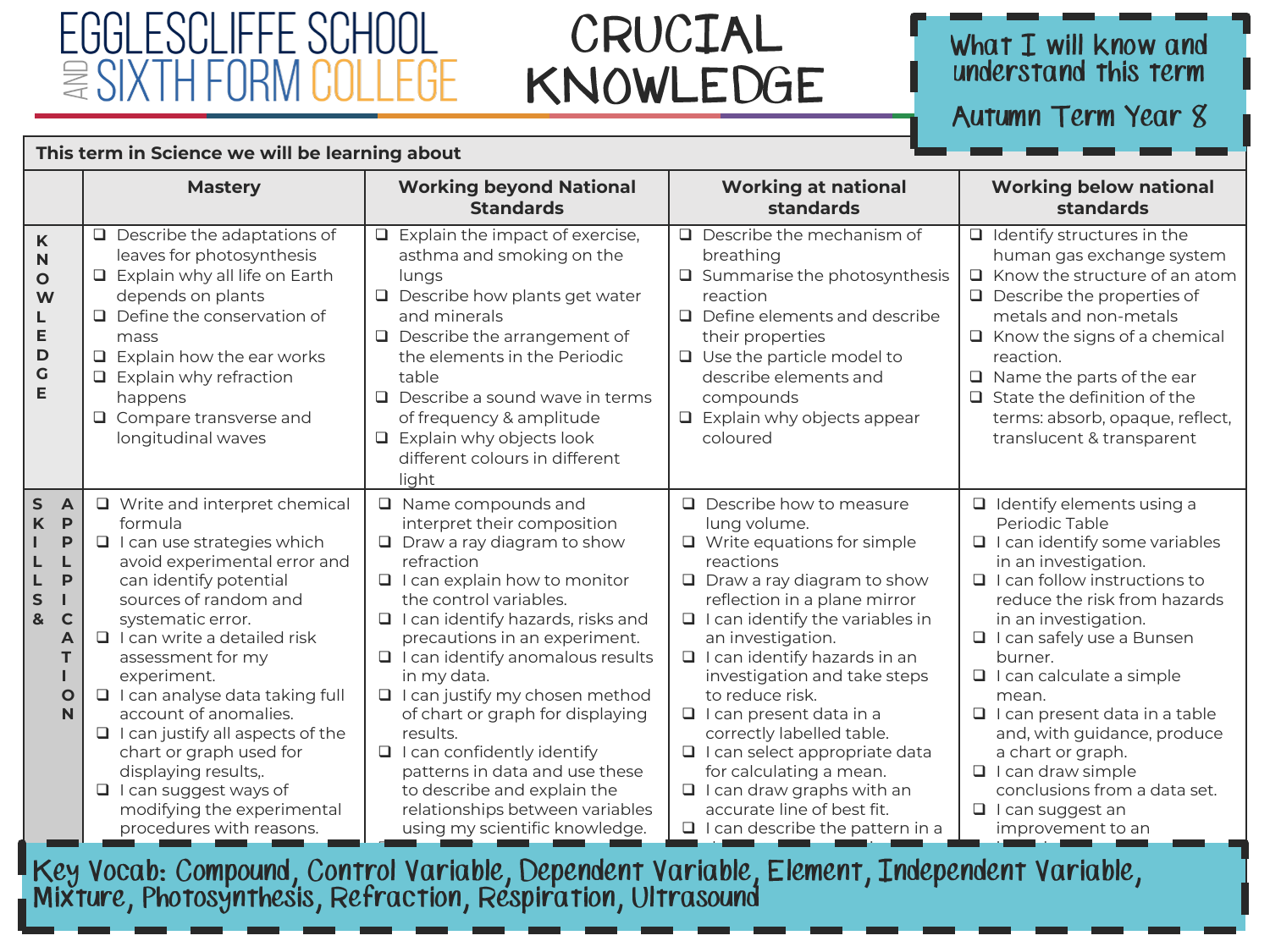### li ieee ∑\

This torm in Science we will be learning about

### CRUCIAL KNOWLEDGE

# What I will know and<br>understand this term

Spring Term Year 8

|                                                                                                                              | <b>THIS GITTLED SCIENCE WE WILL BE IERLING ADOUL</b>                                                                                                                                                                                   |                                                                                                                                                                                                                                                                                                                                                                                                                                                                                          |                                                                                                                                                                                                                                                                                                                                                                                                                                                                                                                                             |                                                                                                                                                                                                                                                                                                                           |
|------------------------------------------------------------------------------------------------------------------------------|----------------------------------------------------------------------------------------------------------------------------------------------------------------------------------------------------------------------------------------|------------------------------------------------------------------------------------------------------------------------------------------------------------------------------------------------------------------------------------------------------------------------------------------------------------------------------------------------------------------------------------------------------------------------------------------------------------------------------------------|---------------------------------------------------------------------------------------------------------------------------------------------------------------------------------------------------------------------------------------------------------------------------------------------------------------------------------------------------------------------------------------------------------------------------------------------------------------------------------------------------------------------------------------------|---------------------------------------------------------------------------------------------------------------------------------------------------------------------------------------------------------------------------------------------------------------------------------------------------------------------------|
|                                                                                                                              | <b>Mastery</b>                                                                                                                                                                                                                         | <b>Working beyond National</b><br><b>Standards</b>                                                                                                                                                                                                                                                                                                                                                                                                                                       | <b>Working at national</b><br>standards                                                                                                                                                                                                                                                                                                                                                                                                                                                                                                     | <b>Working below national</b><br>standards                                                                                                                                                                                                                                                                                |
| $\mathsf K$<br>$\mathsf{N}$<br>$\mathbf{o}$<br>W<br>L<br>E<br>D<br>G<br>E                                                    | $\Box$ Explain the role of bacteria in<br>the digestive system<br>$\Box$ Explain the difference<br>between incomplete and<br>complete combustion.<br>$\Box$ Explain what a light year is<br>$\Box$ Explain solar and lunar<br>eclipses | Describe the consequences of a<br>$\Box$<br>poor diet such as obesity<br>$\Box$ Explain why different people<br>have different energy<br>requirements<br>$\Box$ Describe the role of enzymes in<br>the digestive system<br>Describe what is happening in a<br>$\Box$<br>displacement reaction<br>$\Box$ Recall that metal oxides are<br>basic and non-metal oxides are<br>acidic<br>$\Box$ Explain why the shape of the<br>Moon appears to change<br>$\Box$ Describe the Big Bang theory | $\Box$ Describe the role of the<br>different food groups in the<br>human body<br>$\Box$ Explain the function of the<br>main parts of our digestive<br>system<br>$\Box$ Describe the effects of drugs<br>and alcohol<br>$\Box$ Recall the order of the<br>reactivity series.<br>$\Box$ Recall definitions of oxidation,<br>reduction, combustion,<br>thermal decomposition,<br>exothermic and endothermic<br>$\Box$ Describe the differences<br>between stars and planets<br>$\Box$ Explain how Earth has days,<br>nights, seasons and years | Recall the food groups in a<br>balanced diet<br>$\Box$ Label the main parts of the<br>digestive system<br>$\Box$ Give examples of metals and<br>non-metals<br>$\Box$ Recall the properties of metals<br>and non-metals<br>Define physical and chemical<br>changes<br>$\Box$ Describe the structure of our<br>solar system |
| $\sf S$<br>$\overline{A}$<br>$\mathsf{K}$<br>P<br>P<br>P<br>L<br>S<br>$\mathbf{g}$<br>$\mathsf{C}$<br>A<br>т<br>$\circ$<br>N | $\Box$ Use the reactivity series to<br>predict the place of non-<br>metals in the series<br>$\Box$ Draw and interpret simple<br>energy level diagrams                                                                                  | $\Box$ Carry out the food tests for<br>starch, sugar, protein and fats<br>$\Box$ Write a word equation to show<br>a displacement reaction                                                                                                                                                                                                                                                                                                                                                | $\Box$ Recall and apply the equation<br>for weight                                                                                                                                                                                                                                                                                                                                                                                                                                                                                          |                                                                                                                                                                                                                                                                                                                           |

Key Vocab: Catalyst, Digestion, Enzyme, Orbit, Reactivity, Satellite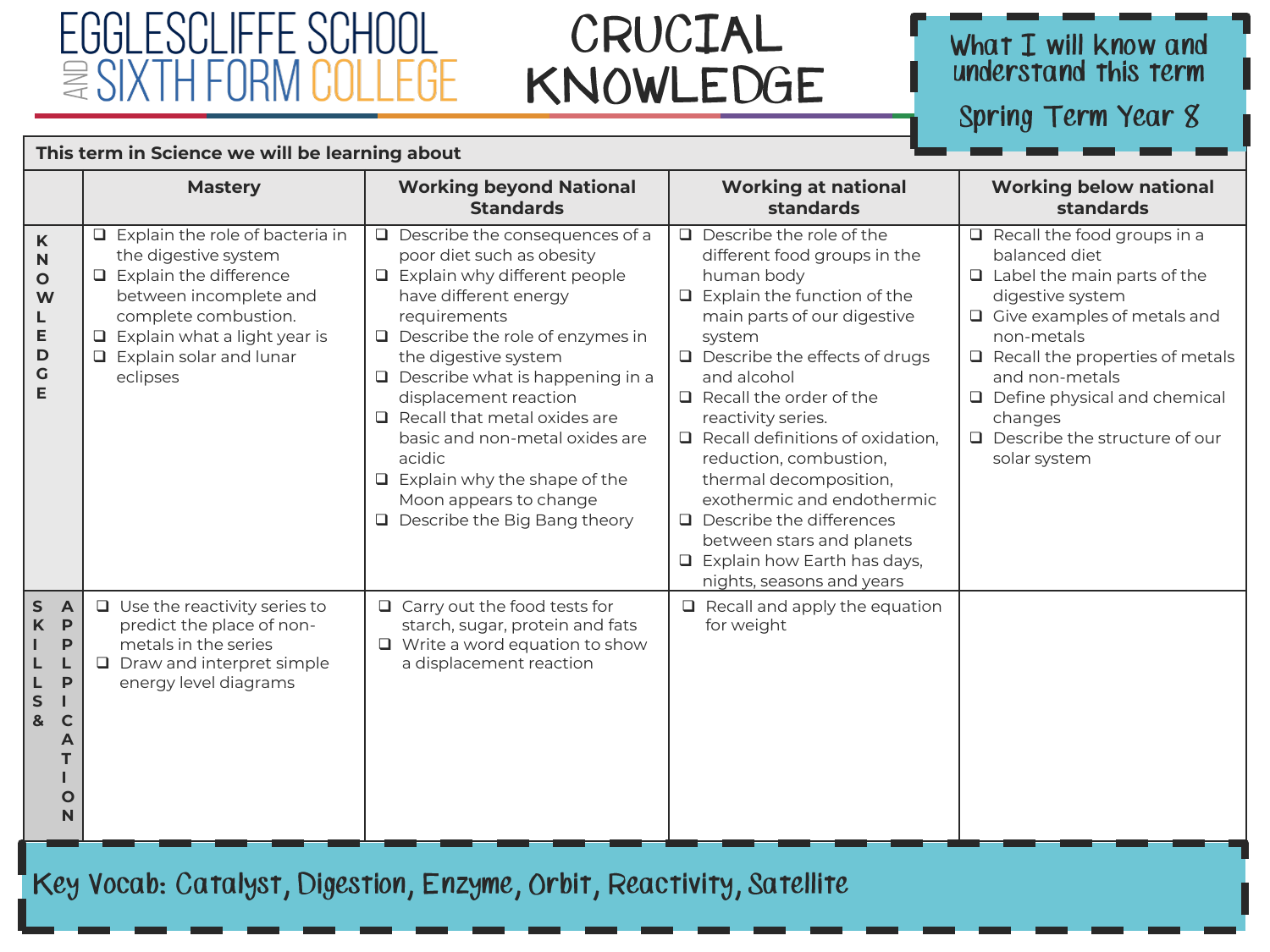#### FGGI ESCLIFFE SCHOOL  $\equiv$  SIXTH FOR  $\mathsf{H}$   $\mathsf{H}$

This term in Science we will be learning about

### CRUCIAL KNOWLEDGE

# What I will know and<br>understand this term

Summer Term Year 8

|                                                                                                                  | <b>Mastery</b>                                                                                                                                                                                                                                                                                                                                                                                                                                                                                      | <b>Working beyond National</b><br><b>Standards</b>                                                                                                                                                                                                                                                                                                                                                                                                                                                                                              | <b>Working at national</b><br>standards                                                                                                                                                                                                                                                                                                                                                                                                                                                                                      | <b>Working below national</b><br>standards                                                                                                                                                                                                                                                                                                                                                                                                                                                                       |
|------------------------------------------------------------------------------------------------------------------|-----------------------------------------------------------------------------------------------------------------------------------------------------------------------------------------------------------------------------------------------------------------------------------------------------------------------------------------------------------------------------------------------------------------------------------------------------------------------------------------------------|-------------------------------------------------------------------------------------------------------------------------------------------------------------------------------------------------------------------------------------------------------------------------------------------------------------------------------------------------------------------------------------------------------------------------------------------------------------------------------------------------------------------------------------------------|------------------------------------------------------------------------------------------------------------------------------------------------------------------------------------------------------------------------------------------------------------------------------------------------------------------------------------------------------------------------------------------------------------------------------------------------------------------------------------------------------------------------------|------------------------------------------------------------------------------------------------------------------------------------------------------------------------------------------------------------------------------------------------------------------------------------------------------------------------------------------------------------------------------------------------------------------------------------------------------------------------------------------------------------------|
| $\mathsf K$<br>N<br>$\mathbf{o}$<br>W<br>Е<br>D<br>$\mathsf{G}$<br>E                                             | Explain the importance of<br>Mendel's contribution<br>□ Explain how Charles Darwin<br>developed the theory of<br>evolution by natural selection<br>$\Box$ Explain the importance of<br>selective breeding<br>Analyse the advantages and<br>disadvantages of recycling<br>$\Box$ Explain how the rate of<br>cooling effects the crystal size<br>of igneous rocks<br>$\Box$ Explain how aluminium is<br>recycled<br>$\Box$ Use the particle theory to<br>explain why pressure<br>increases with depth | Explain why children look similar<br>but not identical to parents<br>$\Box$ Describe the role that Watson,<br>Crick, Franklin and Wilkins<br>played in the discovery of DNA<br>$\Box$ Explain how given adaptations<br>help an organism to survive<br>$\Box$ Describe how natural selection<br>occurs<br>$\Box$ Explain how the atmosphere<br>has changed over time<br>$\Box$ Explain why global warming<br>happens<br>$\Box$ Use particle theory to explain<br>pressure in gases<br>$\Box$ Describe how pressure<br>differences cause upthrust | $\Box$ Describe the difference<br>between endangered and<br>extinct<br>$\Box$ Describe what actions can<br>cause extinction<br>$\Box$ Describe the features of each<br>layer of the Earth<br>$\Box$ Describe how sedimentary<br>and igneous rocks are made<br>$\Box$ Describe the stages in the rock<br>cycle<br>$\Box$ Describe the stages of the<br>carbon cycle<br>$\Box$ State the principle of moments<br>$\Box$ Describe pressure as a force<br>acting on an area<br>$\Box$ Describe the cause of pressure<br>in gases | $\Box$ Identify examples of variation<br>between two individuals<br>$\Box$ Recall the structure of genes<br>$\Box$ Describe the process of<br>fertilisation<br>$\Box$ Identify examples of<br>adaptations<br>Define the term 'biodiversity'<br>$\Box$ Name the different layers of<br>the Earth<br>$\Box$ Recognise the different forms<br>of weathering<br>$\Box$ Describe the composition of<br>the present atmosphere<br>$\Box$ Describe some impacts of<br>global warming<br>$\Box$ Describe what a lever is |
| ${\sf S}$<br>$\overline{A}$<br>K<br>P<br>P<br>P<br>${\sf s}$<br>&<br>$\mathsf{C}$<br>A<br>т<br>$\mathbf{o}$<br>N |                                                                                                                                                                                                                                                                                                                                                                                                                                                                                                     | $\Box$ Calculate the work done by a<br>force<br>$\Box$ Rearrange the moment<br>equation to find force or<br>distance<br>$\Box$ Determine whether an object is<br>in equilibrium by calculating<br>moments.<br>$\Box$ Rearrange the pressure formula<br>to find area or force                                                                                                                                                                                                                                                                    | $\Box$ Use the equation to calculate<br>power<br>$\Box$ Calculate simple moments<br>using the correct units<br>$\Box$ Calculate the pressure on a<br>surface                                                                                                                                                                                                                                                                                                                                                                 |                                                                                                                                                                                                                                                                                                                                                                                                                                                                                                                  |

Key Vocab: Adaptation, Cycle, Hydrocarbon, Inheritance, Moment, Pressure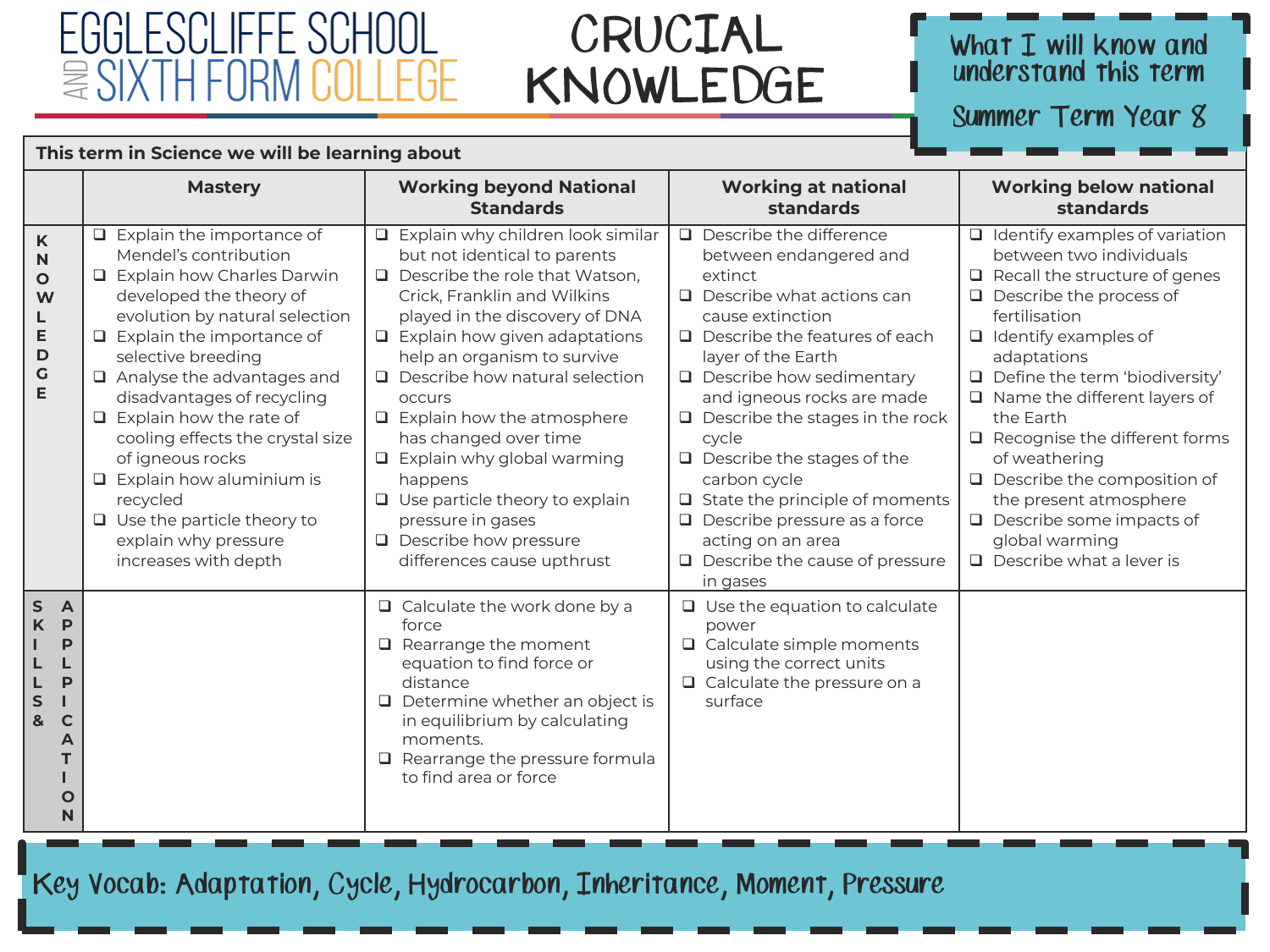### FGGI ESCI IFFE  $\approx$  SIXT

### CRUCIAL KNOWLEDGE

#### What I will know and understand this term

Autumn Term Year 9 T1

This term in Science (Teacher 1) we will be learning about

|                                                                                                                                    | <b>Mastery</b>                                                                                                                                                                                                                                                                                                                                                                                                                                                                                                                                              | <b>Working beyond National</b><br><b>Standards</b>                                                                                                                                                                                                                                                                                                                                                                                                                                                                                                                                                                                               | <b>Working at national</b><br>standards                                                                                                                                                                                                                                                                                                                                                                                                                                                                                                                                                                      | <b>Working below national</b><br>standards                                                                                                                                                                                                                                                                                                                                            |
|------------------------------------------------------------------------------------------------------------------------------------|-------------------------------------------------------------------------------------------------------------------------------------------------------------------------------------------------------------------------------------------------------------------------------------------------------------------------------------------------------------------------------------------------------------------------------------------------------------------------------------------------------------------------------------------------------------|--------------------------------------------------------------------------------------------------------------------------------------------------------------------------------------------------------------------------------------------------------------------------------------------------------------------------------------------------------------------------------------------------------------------------------------------------------------------------------------------------------------------------------------------------------------------------------------------------------------------------------------------------|--------------------------------------------------------------------------------------------------------------------------------------------------------------------------------------------------------------------------------------------------------------------------------------------------------------------------------------------------------------------------------------------------------------------------------------------------------------------------------------------------------------------------------------------------------------------------------------------------------------|---------------------------------------------------------------------------------------------------------------------------------------------------------------------------------------------------------------------------------------------------------------------------------------------------------------------------------------------------------------------------------------|
| K<br>N<br>O<br>W<br>E<br>D<br>G<br>E                                                                                               | $\Box$ I can confidently use a range<br>of complex scientific<br>vocabulary.<br>$\Box$ I can explain in detail what is<br>meant by the terms accuracy,<br>precision & reliability.                                                                                                                                                                                                                                                                                                                                                                          | $\Box$ I can use a range of scientific<br>vocabulary.<br>$\Box$ I can define the terms<br>reproducibility and repeatability.                                                                                                                                                                                                                                                                                                                                                                                                                                                                                                                     | $\Box$ I can use correct scientific<br>vocabulary.<br>$\Box$ I can define the terms<br>accuracy, precision & reliability.<br>$\Box$ I know what you need to<br>include in a risk assessment.<br>$\Box$ I know at least 3 different<br>methods I can use to revise.<br>$\Box$ I know what it means to<br>interrogate sources of<br>information.                                                                                                                                                                                                                                                               | $\Box$ I can use some scientific key<br>terms.<br>$\Box$ I can state a range of possible<br>Science career choices.<br>$\Box$ I can define the terms<br>independent and dependent<br>variable                                                                                                                                                                                         |
| S<br>$\overline{A}$<br>P<br>K<br>P<br>L<br>P<br>L<br>${\sf S}$<br>т<br>$\mathbf{g}$<br>$\mathbf C$<br>A<br>T.<br>$\mathbf{o}$<br>N | □ I can plan an investigation<br>which considers<br>repeatability, reproducibility<br>and reliability.<br>$\Box$ I can write a detailed risk<br>assessment for my<br>experiment.<br>$\Box$ I can analyse data using<br>complex statistical analysis<br>and taking full account of<br>anomalies.<br>$\Box$ I can justify all aspects of the<br>chart or graph used for<br>displaying results,.<br>□ I can suggest ways of<br>modifying the experimental<br>procedures with reasons and<br>suggest strategies that will<br>take the investigation<br>further. | $\Box$ I can explain how to monitor<br>the control variables.<br>$\Box$ I can identify hazards, risks and<br>precautions in an experiment.<br>$\Box$ I can identify anomalous results<br>in my data.<br>$\Box$ I can justify my chosen method<br>of chart or graph for displaying<br>results.<br>$\Box$ I can confidently identify<br>patterns in data and use these<br>to describe and explain the<br>relationships between variables<br>using my scientific knowledge.<br>$\Box$ I can explain limitations in my<br>data and make valid comments<br>on the quality of the collected<br>data.<br>□ I can interrogate sources of<br>information. | $\Box$ I can identify the variables in<br>an investigation.<br>$\Box$ I can identify hazards in an<br>investigation and take steps<br>to reduce risk.<br>$\Box$ I can present data in a table<br>with correctly labelled<br>headings with units.<br>$\Box$ I can draw graphs with an<br>accurate line of best fit.<br>$\Box$ I can describe the pattern in a<br>data set and explain it using<br>scientific knowledge.<br>$\Box$ I can evaluate the<br>effectiveness of a method and<br>give practical ideas on how to<br>improve the method.<br>$\Box$ I can demonstrate a range of<br>revision strategies. | $\Box$ I can identify some variables<br>in an investigation.<br>$\Box$ I can follow instructions to<br>reduce the risk from hazards<br>in an investigation.<br>$\Box$ I can present data in a table<br>and, with guidance, produce<br>a chart or graph.<br>$\Box$ I can draw simple<br>conclusions from a data set.<br>$\Box$ I can suggest an<br>improvement to an<br>investigation. |

Key Vocab: Control Variable, Dependent Variable, Independent Variable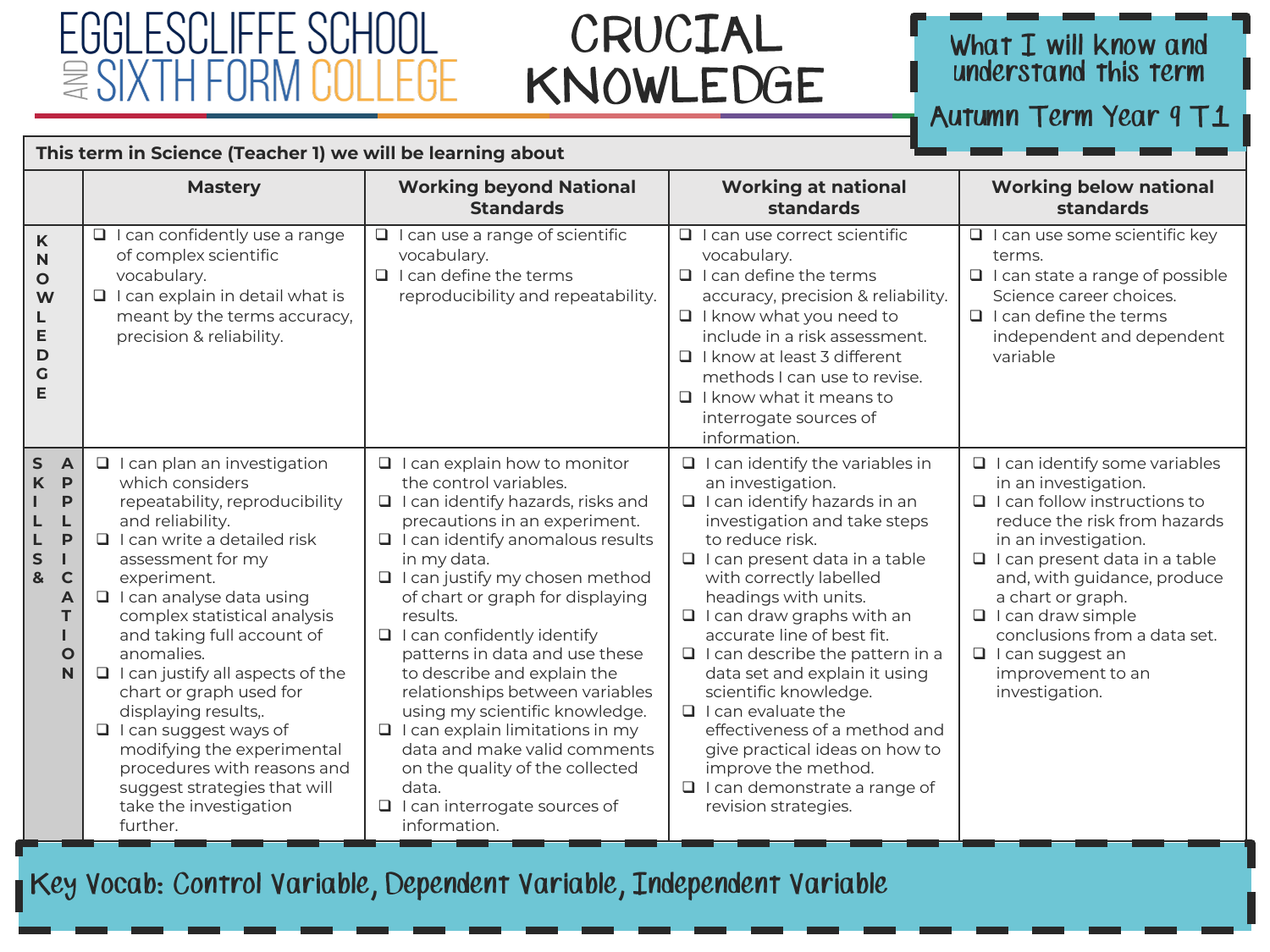### CRUCIAL KNOWLEDGE

# What I will know and<br>understand this term

Autumn Term Year 9 T2

| This term in Science (Teacher 2) we will be learning about |  |  |  |
|------------------------------------------------------------|--|--|--|
|------------------------------------------------------------|--|--|--|

|                                                                                                                                 | <b>Mastery</b>                                                                                                                                                                                                                                                                                                                                                                                                                                                                                                                                                                | <b>Working beyond National</b><br><b>Standards</b>                                                                                                                                                                                                                                                                                                                                                                                                                                                                                                                                                                                                                                        | <b>Working at national</b><br><b>standards</b>                                                                                                                                                                                                                                                                                                                                                                                                                                                                                                                                                                                                                   | <b>Working below national</b><br>standards                                                                                                                                                                                                                                                                                                                                            |
|---------------------------------------------------------------------------------------------------------------------------------|-------------------------------------------------------------------------------------------------------------------------------------------------------------------------------------------------------------------------------------------------------------------------------------------------------------------------------------------------------------------------------------------------------------------------------------------------------------------------------------------------------------------------------------------------------------------------------|-------------------------------------------------------------------------------------------------------------------------------------------------------------------------------------------------------------------------------------------------------------------------------------------------------------------------------------------------------------------------------------------------------------------------------------------------------------------------------------------------------------------------------------------------------------------------------------------------------------------------------------------------------------------------------------------|------------------------------------------------------------------------------------------------------------------------------------------------------------------------------------------------------------------------------------------------------------------------------------------------------------------------------------------------------------------------------------------------------------------------------------------------------------------------------------------------------------------------------------------------------------------------------------------------------------------------------------------------------------------|---------------------------------------------------------------------------------------------------------------------------------------------------------------------------------------------------------------------------------------------------------------------------------------------------------------------------------------------------------------------------------------|
| K<br>$\mathbf N$<br>$\circ$<br>W<br>L<br>E<br>D<br>$\mathsf{G}$<br>E                                                            | $\Box$ I can confidently use a range<br>of complex scientific<br>vocabulary.<br>$\Box$ I can define the terms<br>random and systematic error<br>$\Box$ I can justify choosing specific<br>equipment in terms of<br>resolution                                                                                                                                                                                                                                                                                                                                                 | $\Box$ I can use a range of scientific<br>vocabulary.<br>$\Box$ I can define the terms limitation<br>and validity<br>$\Box$ I can describe the function of a<br>range of science equipment.                                                                                                                                                                                                                                                                                                                                                                                                                                                                                               | $\Box$ I can use correct scientific<br>vocabulary.<br>$\Box$ I can identify scientific<br>equipment.<br>□ I know at least 3 different<br>methods I can use to revise.                                                                                                                                                                                                                                                                                                                                                                                                                                                                                            | I I can use some scientific key<br>terms.<br>$\Box$ I can describe what it means<br>by a fair test.<br>□ I can identify some scientific<br>equipment.                                                                                                                                                                                                                                 |
| S<br>$\overline{A}$<br>K<br>P<br>P<br>L<br>L<br>P<br>L<br>S<br>H.<br>$\mathbf{g}$<br>$\mathbf C$<br>A<br>т<br>$\mathbf{o}$<br>N | $\Box$ I can write a detailed<br>method for a scientific<br>investigation that includes<br>reducing errors and<br>controlling variables.<br>$\Box$ I can critically evaluate the<br>validity of scientific claims.<br>$\Box$ I can identify and explain<br>random and systematic<br>errors.<br>$\Box$ I can analyse data using<br>complex statistical analysis<br>and taking full account of<br>anomalies.<br>$\Box$ I can suggest ways of<br>modifying the experimental<br>procedures with reasons and<br>suggest strategies that will<br>take the investigation<br>further. | □ I can write a detailed method<br>for a scientific investigation that<br>carefully considers variables.<br>$\Box$ I can recognise and critique<br>scientific claims.<br>$\Box$ I can identify anomalous results<br>and errors in my data.<br>I I can justify my chosen method<br>of chart or graph for displaying<br>results.<br>$\Box$ I can confidently identify<br>patterns in data and use these<br>to describe and explain the<br>relationships between variables<br>using my scientific knowledge.<br>$\Box$ I can explain limitations in my<br>data and make valid comments<br>on the quality of the collected<br>data.<br>$\Box$ I can apply complex maths<br>skills in science. | $\Box$ I can write a basic method for<br>a scientific investigation.<br>$\Box$ I can recognise scientific<br>claims.<br>$\Box$ I can present data in a table<br>with correctly labelled<br>headings with units.<br>I I can select appropriate data<br>for calculating a mean.<br>$\Box$ I can draw bar charts and line<br>graphs with an accurate line<br>of best fit.<br>$\Box$ I can describe the pattern in a<br>data set and explain it using<br>scientific knowledge.<br>$\Box$ I can evaluate the<br>effectiveness of a method and<br>give practical ideas on how to<br>improve the method.<br>$\Box$ I can demonstrate a range of<br>revision strategies. | $\Box$ I can follow a simple method<br>to collect data<br>$\Box$ I can calculate a simple<br>mean.<br>$\Box$ I can present data in a table<br>and, with guidance, produce<br>a chart or graph.<br>$\Box$ I can draw simple<br>conclusions from a data set.<br>$\Box$ I can suggest an<br>improvement to an<br>investigation.<br>$\Box$ I can apply simple maths<br>skills in science. |

Key Vocab: Control Variable, Dependent Variable, Independent Variable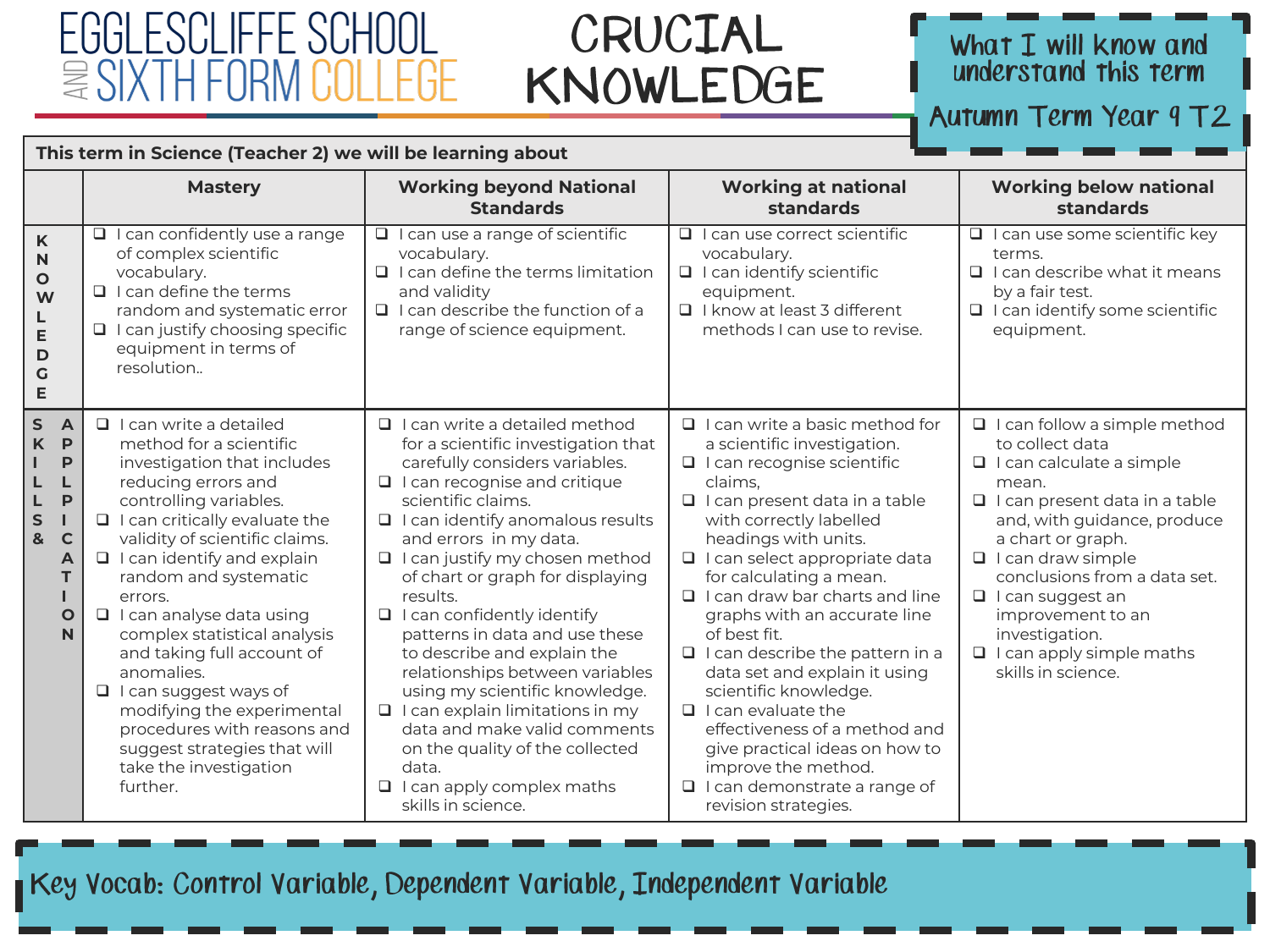### CRUCIAL KNOWLEDGE

# What I will know and<br>understand this term

Spring Term Year 9 T1

| This term in Science (Teacher 1) we will be learning about |  |  |  |
|------------------------------------------------------------|--|--|--|
|------------------------------------------------------------|--|--|--|

|                                                                                                 | <b>Mastery</b>                                                                                                                                             | <b>Working beyond National</b><br><b>Standards</b>                                                                                                                                                      | <b>Working at national</b><br>standards                                                                                                                                                                                                                                                                                                     | <b>Working below national</b><br><b>standards</b>                                                                                                                                                                                    |
|-------------------------------------------------------------------------------------------------|------------------------------------------------------------------------------------------------------------------------------------------------------------|---------------------------------------------------------------------------------------------------------------------------------------------------------------------------------------------------------|---------------------------------------------------------------------------------------------------------------------------------------------------------------------------------------------------------------------------------------------------------------------------------------------------------------------------------------------|--------------------------------------------------------------------------------------------------------------------------------------------------------------------------------------------------------------------------------------|
| K<br>N<br>$\mathbf{o}$<br>W<br>E<br>D<br>G<br>E                                                 | Describe the features of<br>□<br>bacteria cells<br>Explain the adaptations of<br>specialised cells<br>Explain how to reduce the<br>amount of energy wasted | $\Box$ Describe the differences<br>between 'eukaryotic' and<br>'prokaryotic' cells<br>$\Box$ Explain the function of<br>difference specialised cells<br>$\Box$ Explain what happens to wasted<br>energy | $\Box$ Describe the functions of the<br>structures in animal and plant<br>cells<br>$\Box$ Give an example of a<br>specialised cell<br>$\Box$ Describe what elements,<br>compounds and mixtures are<br>Recall the law of conservation<br>$\Box$<br>of energy<br>$\Box$ Describe the energy changes<br>involved in simple energy<br>transfers | $\Box$ Describe the difference<br>between cells, tissues and<br>organs<br>$\Box$ Recall the different parts of<br>animal and plant cells<br>$\Box$ State that everything is made<br>of atoms<br>$\Box$ State the 8 stores of energy. |
| $\mathsf{s}$<br><b>A</b><br>K<br>P<br>P<br>P<br>S<br>&<br>$\mathsf{C}$<br>A<br>$\mathbf O$<br>N | □ Write balanced symbol<br>equations for chemical<br>reactions                                                                                             | $\Box$ Estimate the size of a cell<br>$\Box$ Write word equations for<br>chemical reactions<br>$\Box$ Calculate efficiency using the<br>equation                                                        | $\Box$ Use chemical formulae to<br>represent compounds                                                                                                                                                                                                                                                                                      | $\Box$ Use the periodic table to<br>identify elements                                                                                                                                                                                |

Key Vocab: Element, Energy, Eukaryotic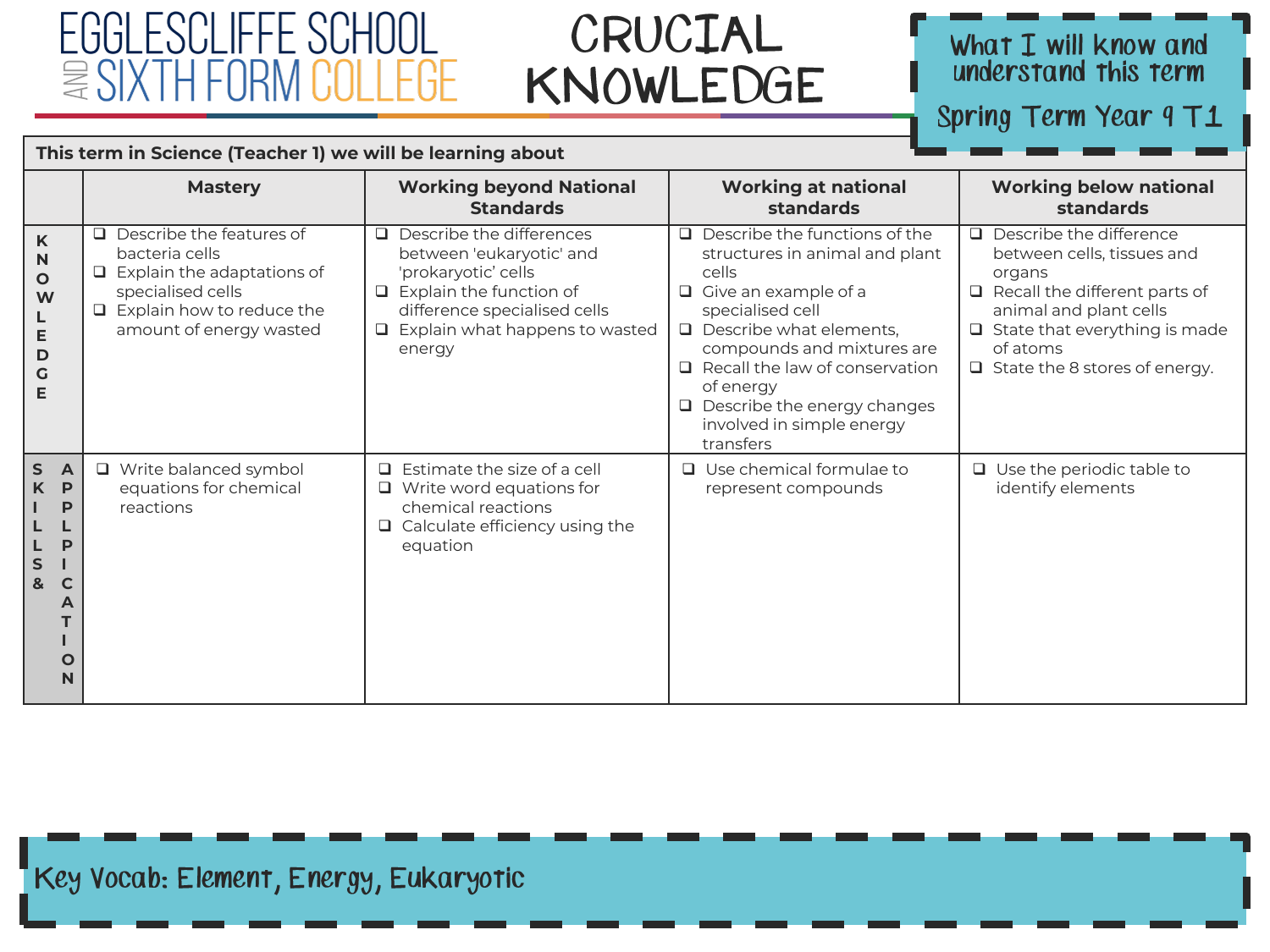### CRUCIAL KNOWLEDGE

# What I will know and<br>understand this term

Spring Term Year 9 T2

|  | This term in Science (Teacher 2) we will be learning about |  |
|--|------------------------------------------------------------|--|
|--|------------------------------------------------------------|--|

|                                                                                                                | <b>Mastery</b>                                                                                                                                                                                                                 | <b>Working beyond National</b><br><b>Standards</b>                                                                                                                                                                                                                         | <b>Working at national</b><br>standards                                                                                                                                                                                                                                                                                 | <b>Working below national</b><br><b>standards</b>                                                                                                                                                                                                                                         |
|----------------------------------------------------------------------------------------------------------------|--------------------------------------------------------------------------------------------------------------------------------------------------------------------------------------------------------------------------------|----------------------------------------------------------------------------------------------------------------------------------------------------------------------------------------------------------------------------------------------------------------------------|-------------------------------------------------------------------------------------------------------------------------------------------------------------------------------------------------------------------------------------------------------------------------------------------------------------------------|-------------------------------------------------------------------------------------------------------------------------------------------------------------------------------------------------------------------------------------------------------------------------------------------|
| K<br>N<br>$\mathbf{o}$<br>W<br>Ε<br>D<br>G<br>Е                                                                | Compare electron and light<br>microscopes<br>Explain why some energy<br>resources are more reliable<br>than others                                                                                                             | $\Box$ Define the terms magnification<br>and resolution<br>$\Box$ Explain how filtration,<br>distillation, chromatography and<br>crystallisation work<br>$\Box$ Describe the advantages and<br>disadvantages of different<br>methods we can use to<br>generate electricity | $\Box$ Explain the function of each<br>part of a microscope<br>Recall the standard prefixes<br>$\Box$<br>used in Science<br>$\Box$ Describe what happens in<br>filtration, distillation,<br>chromatography and<br>crystallisation<br>$\Box$ Describe how the main<br>methods we can use to<br>generate electricity work | $\Box$ Label the key parts of a<br>microscope<br>$\Box$ Describe what a mixture is<br>$\Box$ Name the physical processes<br>used to separate mixtures<br>$\Box$ List the main renewable and<br>non-renewable energy<br>resources<br>$\Box$ Define what a renewable<br>energy resource is. |
| $\mathsf{s}$<br>$\overline{A}$<br>P<br>K<br>P<br>L<br>P<br>L<br>S<br>&<br>$\mathbf C$<br>A<br>$\mathbf O$<br>N | $\Box$ Use and rearrange the IAM<br>calculation<br>$\Box$ Use a Liebig Condenser to<br>distill a liquid<br>$\Box$ Evaluate the use of different<br>energy resources<br>$\Box$ Justify why we use different<br>energy resources | $\Box$ Convert values using prefixes<br>and standard form<br>$\Box$ Separate a mixture using<br>chromatography<br>$\Box$ Explain patterns and trends in<br>the resources we use to<br>generate electricity                                                                 | $\Box$ Use a light microscope to<br>observe, draw and label a<br>selection of plant and animal<br>cells<br>Distill a mixture by<br>$\Box$<br>evaporating and condensing<br>a liquid.                                                                                                                                    | $\Box$ Calculate the magnification<br>of a microscope<br>$\Box$ Filter a mixture using filter<br>paper                                                                                                                                                                                    |

Key Vocab: Atom, Eukaryotic, Renewable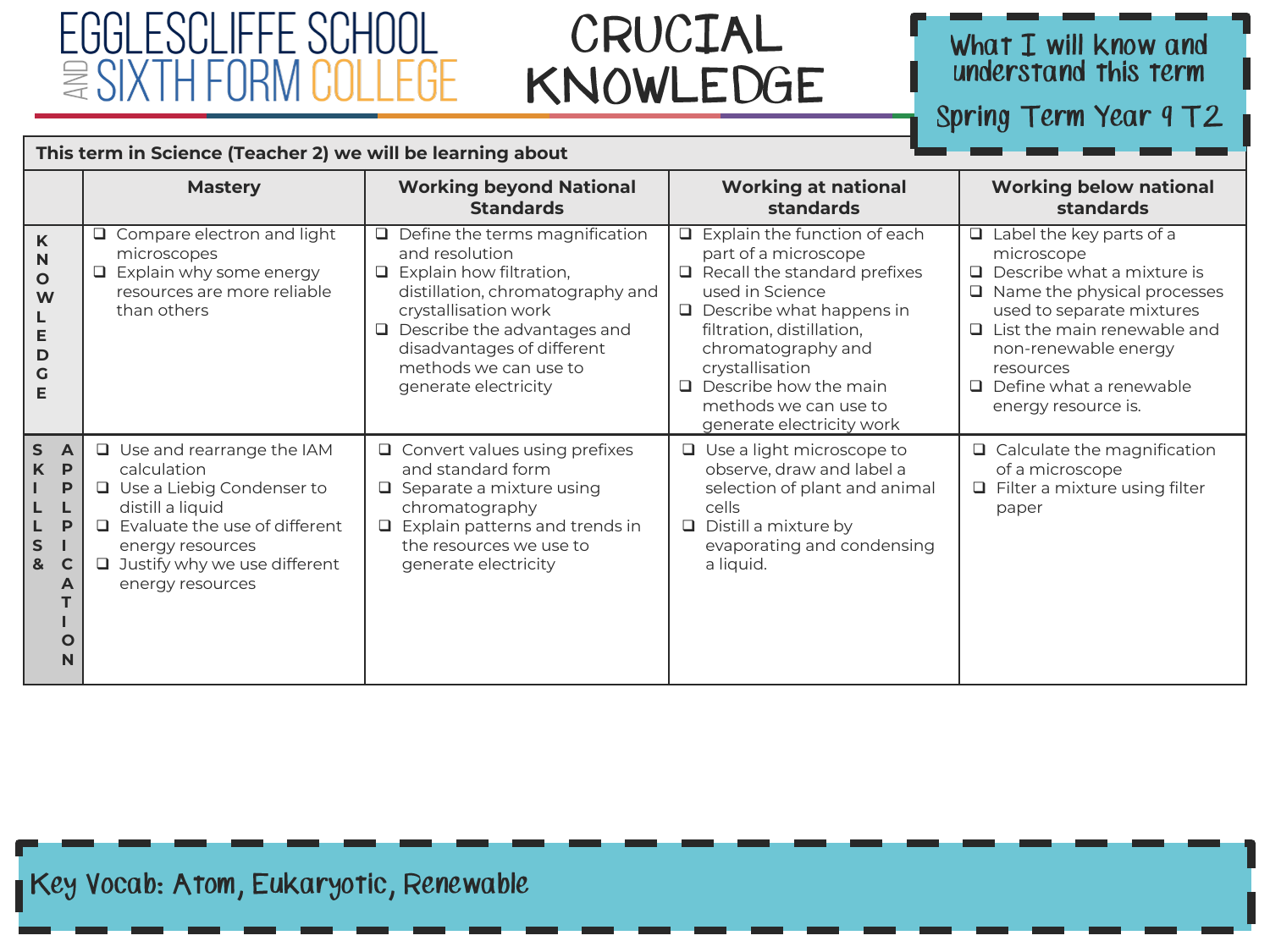### CRUCIAL KNOWLEDGE

# What I will know and<br>understand this term

Summer Term Year 9 T1

|                                                                                                  | <b>Mastery</b>                                                                                                                                                                                                                                                                               | <b>Working beyond National</b><br><b>Standards</b>                                                                                                                                                                                                                                                                                | <b>Working at national</b><br>standards                                                                                                                                                                                                                                                          | <b>Working below national</b><br>standards                                                                                                                                                                                                                                                                                        |
|--------------------------------------------------------------------------------------------------|----------------------------------------------------------------------------------------------------------------------------------------------------------------------------------------------------------------------------------------------------------------------------------------------|-----------------------------------------------------------------------------------------------------------------------------------------------------------------------------------------------------------------------------------------------------------------------------------------------------------------------------------|--------------------------------------------------------------------------------------------------------------------------------------------------------------------------------------------------------------------------------------------------------------------------------------------------|-----------------------------------------------------------------------------------------------------------------------------------------------------------------------------------------------------------------------------------------------------------------------------------------------------------------------------------|
| K<br>N<br>$\mathbf O$<br>W<br>Е<br>D<br>G<br>Е                                                   | Explain the differences<br>between diffusion, osmosis<br>and active transport<br>Discuss the idea that human<br>activities cause a rise in<br>temperature that results in<br>global climate change<br>$\Box$ Explain how energy is<br>transferred in conduction,<br>convection and radiation | $\Box$ Define and explain what<br>"surface area to volume ratio"<br>means<br>$\Box$ Describe the process of active<br>transport<br>$\Box$ Explain why the levels of carbon<br>dioxide in the atmosphere have<br>changed<br>$\Box$ Describe how the thickness and<br>thermal conductivity of the walls<br>affect how fast it cools | $\Box$ Describe the process of<br>osmosis<br>$\Box$ Explain how diffusion is<br>affected by different factors<br>$\Box$ Describe how the early<br>atmosphere formed<br>$\Box$ Define the term carbon<br>footprint<br>$\Box$ Describe the processes of<br>conduction, convection and<br>radiation | $\Box$ Describe the process of<br>diffusion<br>$\Box$ Describe the composition of<br>gases in the Earth's<br>atmosphere<br>$\Box$ Name some greenhouse<br>gases and describe where<br>they come from<br>$\Box$ State some potential side<br>effects of global climate<br>change<br>$\Box$ Recall the 3 heat transfer<br>processes |
| S<br>$\overline{A}$<br>K<br>P<br>P<br>P<br>$\sf S$<br>&<br>$\mathbf C$<br>A<br>$\mathbf{o}$<br>N |                                                                                                                                                                                                                                                                                              | $\Box$ Investigate the effect of a range<br>of concentrations of salt or<br>sugar solutions on the mass of<br>plant tissue                                                                                                                                                                                                        | $\Box$ Investigate how insulation<br>affects the rate of heat<br>transfer                                                                                                                                                                                                                        |                                                                                                                                                                                                                                                                                                                                   |

Key Vocab: Atmosphere, Diffusion, Insulation, Osmosis